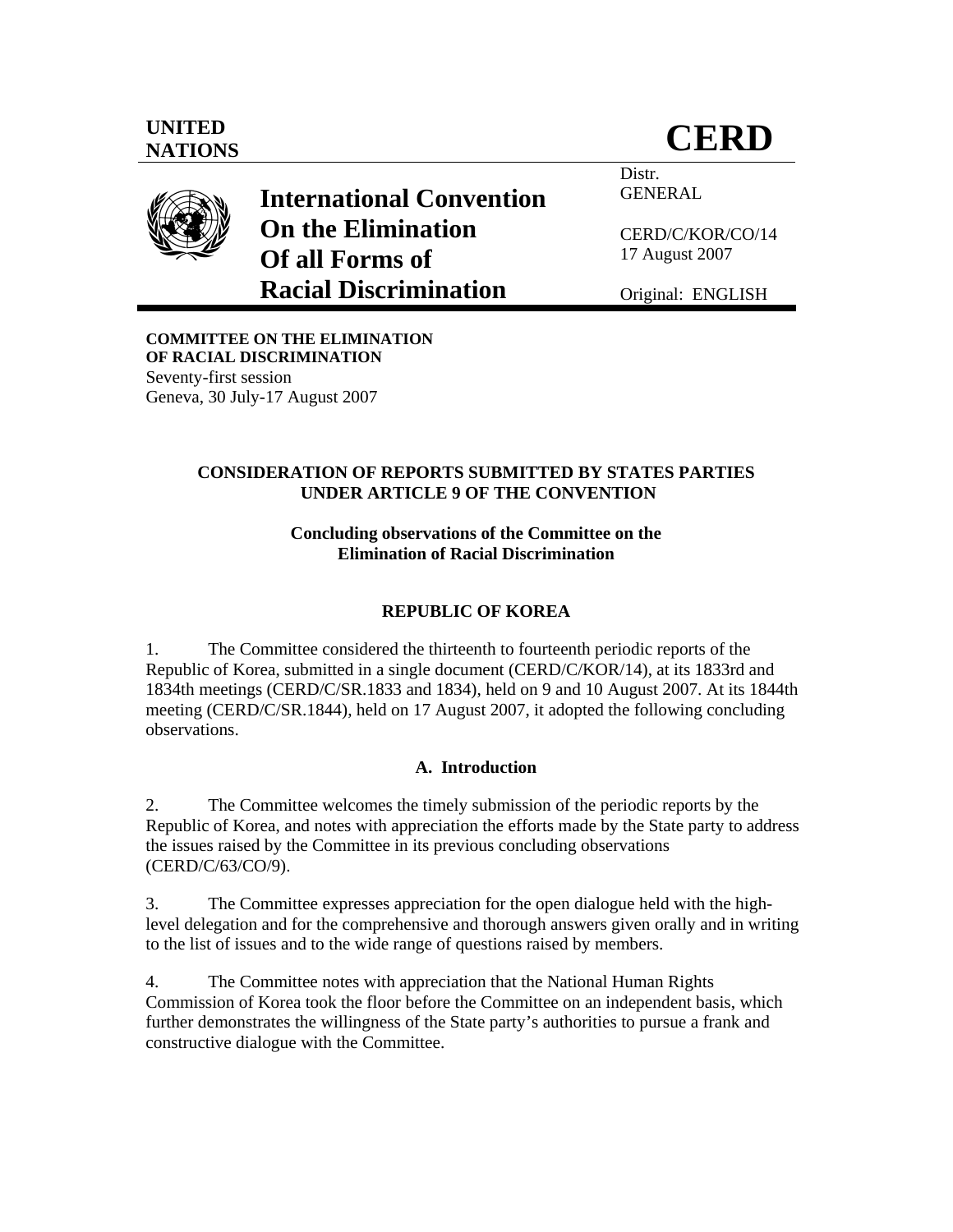## **B. Positive aspects**

5. The Committee welcomes the adoption, in May 2007, of a National Action Plan for the Promotion and Protection of Human Rights.

6. The Committee welcomes the adoption, in May 2007, of the Act on the Treatment of Foreigners in Korea.

7. The Committee also welcomes the establishment, in June 2006, of the Interpretation Support Centre for Foreign Migrant Workers.

8. The Committee notes with satisfaction the various measures by the State party to combat trafficking of foreign women for the purpose of sexual exploitation or domestic servitude, including the adoption of the Act on Punishment of Prostitution and Brokerage of Prostitution of March 2004 and the Guidelines for Dealing with Cases of Violation of the Act on Punishment of Prostitution and Brokerage of Prostitution.

9. The Committee welcomes the adoption, in May 2006, of the Educational Support Plan for Children from Multicultural Families.

## **C. Concerns and recommendations**

10. Notwithstanding the assurances provided by the delegation concerning the direct applicability of article 1 of the Convention pursuant to the provision of article 6, paragraph 1, of the Constitution, the Committee notes the absence of a definition of racial discrimination in the law of the State party. The Committee further notes that article 11, paragraph 1, of the Constitution on equality and non-discrimination includes none of the prohibited grounds of discrimination referred to in article 1, paragraph 1, of the Convention (art. 1).

**The Committee recommends that the State party bring its internal law in line with the Convention by including a definition of racial discrimination in keeping with that contained in article 1 of the Convention. The Committee further recommends that the State party consider reviewing the definition of discrimination set out in article 11, paragraph 1, of the Constitution with a view to extending the list of prohibited grounds of discrimination in accordance with article 1, paragraph 1, of the Convention.** 

11. While welcoming the recent adoption of the Act on the Treatment of Foreigners in Korea, aimed at eliminating discrimination against persons of foreign origin and facilitate their integration in Korean society, the Committee remains concerned about the persistence of widespread societal discrimination against foreigners, including migrant workers and children born from inter-ethnic unions, in all areas of life, including employment, marriage, housing, education and interpersonal relationships (arts. 2 and 5).

**The Committee requests that the State party provide an English translation of the Act on the Treatment of Foreigners in Korea, as well as detailed information on its implementation. The Committee also recommends that the State party, in accordance with articles 2 and 5 of the Convention, adopt further measures, including legislation, to prohibit and eliminate all forms of discrimination against foreigners, including migrant workers and children born from inter-ethnic unions,**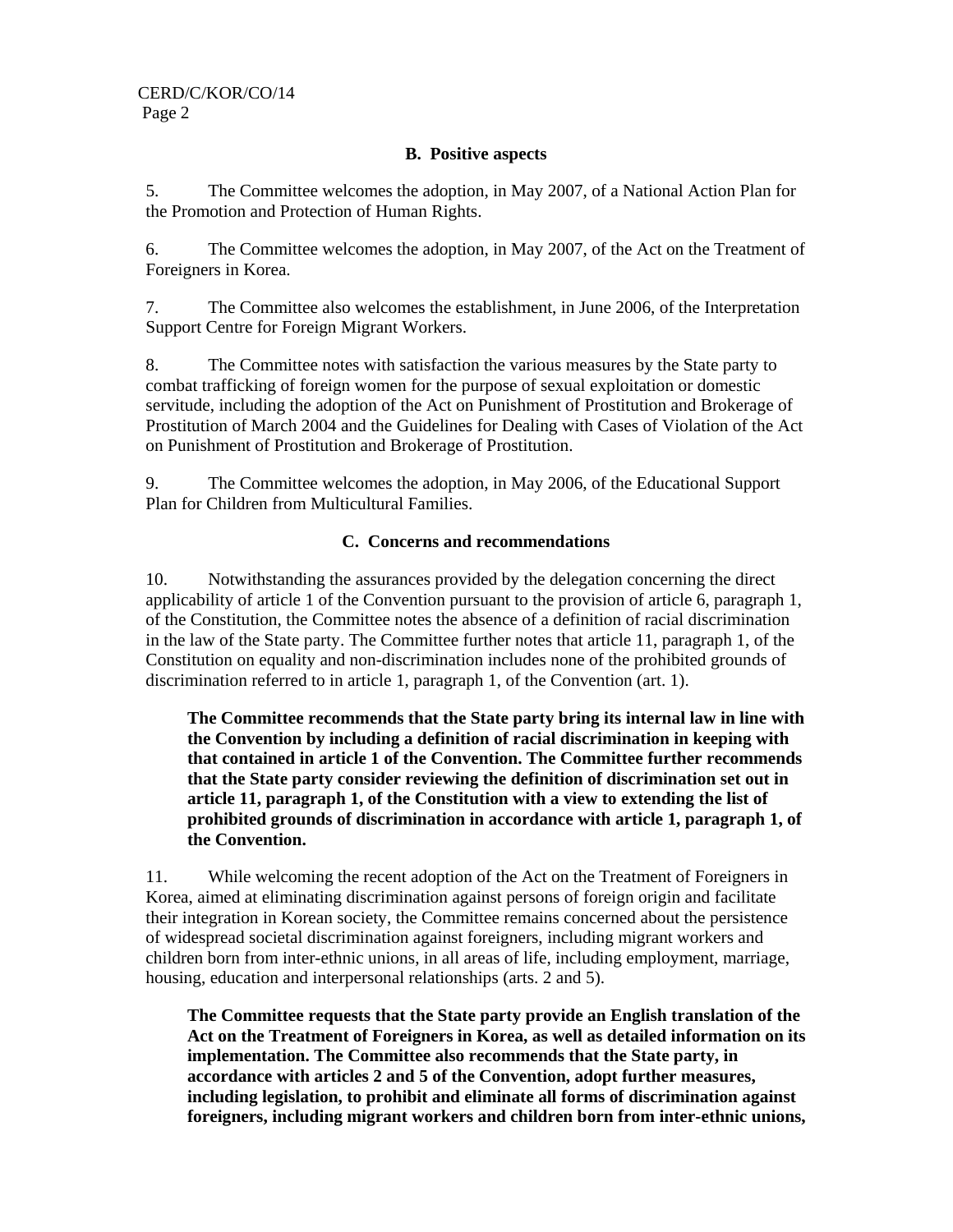## **and to guarantee the equal and effective enjoyment by persons of different ethnic or national origin of the rights set out in article 5 of the Convention.**

12. The Committee notes with concern that the emphasis placed on the ethnic homogeneity of the State party may represent an obstacle to the promotion of understanding, tolerance and friendship among the different ethnic and national groups living on its territory. In this regard, while appreciating the explanation provided by the delegation that references to concepts such as "pure blood" and "mixed-bloods" in paragraphs 43 to 46 of the report are to be intended as a mere description of a terminology still in use in the State party, the Committee is nonetheless concerned that such terminology, and the idea of racial superiority that it may entail, continues to be widespread in Korean society (arts. 2 and 7).

**The Committee requests that the State party provide in its next periodic report disaggregated statistical data on the number of persons born from inter-ethnic unions living on the territory of the State party. The Committee recommends that the State party adopt appropriate measures in the fields of teaching, education, culture and information, to recognize the multi-ethnic character of contemporary Korean society and overcome the image of Korea as an ethnically homogeneous country, which no longer corresponds to the actual situation existing in the State party. In this regard, the Committee recommends that the State party include in curricula and textbooks for primary and secondary schools information about the history and culture of the different ethnic and national groups living on its territory, as well as human rights awareness programmes aimed to promote understanding, tolerance and friendship among all racial, ethnic and national groups.** 

13. While taking note of discussions currently under way in the State party with regard to the adoption of a proposed discrimination prohibition act, the Committee reiterates the concern expressed in paragraph 9 of its previous concluding observations that the existing legislation of the State party does not respond fully to the requirements of article 4 of the Convention (art. 4).

**The Committee draws the attention of the State party to its general recommendations No. 7 (1985) and No. 15 (1993) concerning the implementation of article 4 of the Convention, and recommends that the State party adopt specific legislative measures to prohibit and punish racially motivated criminal offences in accordance with article 4 of the Convention. In this regard, the Committee encourages the State party to move expeditiously towards the drafting and the adoption of a discrimination prohibition act.** 

14. While taking note of the explanations provided by the delegation that as international treaties to which the Republic of Korea is a party automatically become the law of the land, non-citizens enjoy, in practice, most of the rights and freedoms set out in the Constitution on an equal basis with citizens, the Committee remains concerned that strictly in accordance with article 10 of the Constitution, only citizens are equal before the law and are entitled to exercise the rights set out in Chapter II of the Constitution (art. 5).

**The Committee draws the attention of the State party to its general recommendation No. 30 (2004) on non-citizens, and recommends that the State**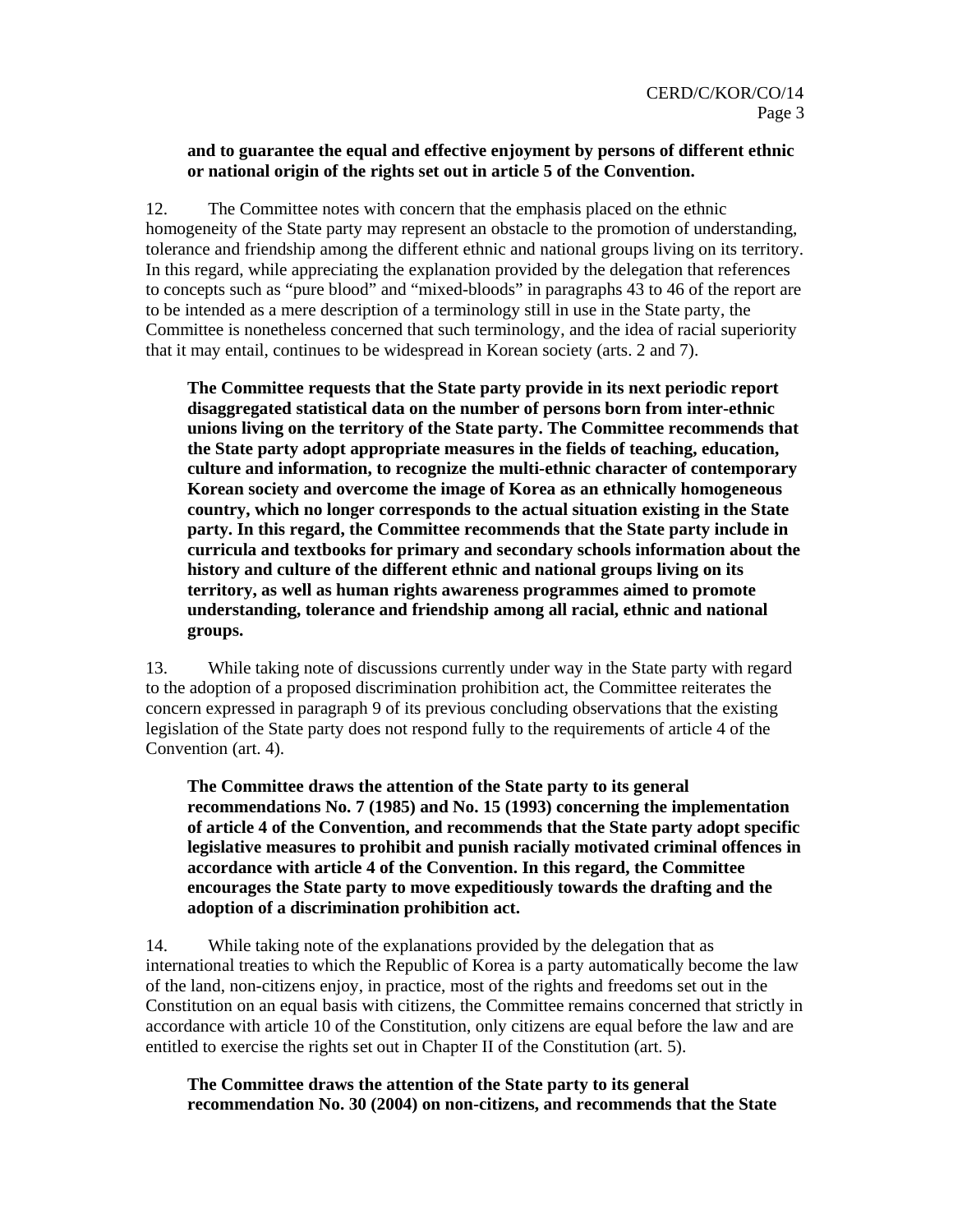## **party take all appropriate legislative and other measures to guarantee equality between citizens and non-citizens in the enjoyment of the rights set forth in the Convention to the extent recognized under international law.**

15. While appreciating the information provided by the delegation that the Immigration Control Act is currently being reviewed in order to strengthen the protection of refugees and asylum-seekers, the Committee notes with concern that only a limited number of asylumseekers have been recognized as refugees since the entry into force of the 1951 Convention relating to the Status of Refugees, due to a complex procedure and long delays in the decision-making process on asylum claims (art. 5).

**The Committee recommends that the Korean legislation on refugees and asylum-seekers be reviewed in accordance with the 1951 Convention relating to the Status of Refugees and other recognized international standards. In particular, the Committee recommends that the refugee status determination process be carried out in a fair and expeditious manner, that asylum-seekers and persons granted humanitarian protection be allowed to work, and that comprehensive measures be adopted in order to facilitate the integration of refugees in Korean society.** 

16. While appreciating the efforts undertaken by the State party to combat trafficking of foreign women for the purpose of sexual exploitation or domestic servitude, the Committee remains concerned that trafficking of foreign women continues to be widespread (art. 5 (b)).

**The Committee draws the attention of the State party to its general recommendation No. 25 (2000) on gender-related dimensions of racial discrimination, and recommends that the State party increase its efforts to combat trafficking of foreign women for the purpose of sexual exploitation or domestic servitude and provide adequate information, assistance and support to foreign women victims of human trafficking, with a particular regard to those with an irregular status.** 

17. The Committee notes with concern that according to information received, foreign women married to Korean nationals are not adequately protected against possible abuses perpetrated by their husbands or by the international marriage agencies, and encounter various obstacles to their integration in Korean society (art. 5 (b) and (c) (iv)).

**The Committee recommends that the State party adopt appropriate measures to strengthen the protection of the rights of foreign female spouses, inter alia by ensuring that their legal resident status in case of separation/divorce does not depend entirely on the proof that the end of the relationship is to be attributed to the Korean spouse's fault. The Committee also recommends that the activities of international marriage agencies be regulated so as to avoid such abuses as excessive fees, withholding of essential information about the future Korean husband and confiscation of identity and travel documents. The Committee further suggests the adoption of all appropriate measures - including provision of adequate information on the country and its traditions and the organization of Korean language courses - to facilitate the integration of foreign female spouses in the society of the State party.**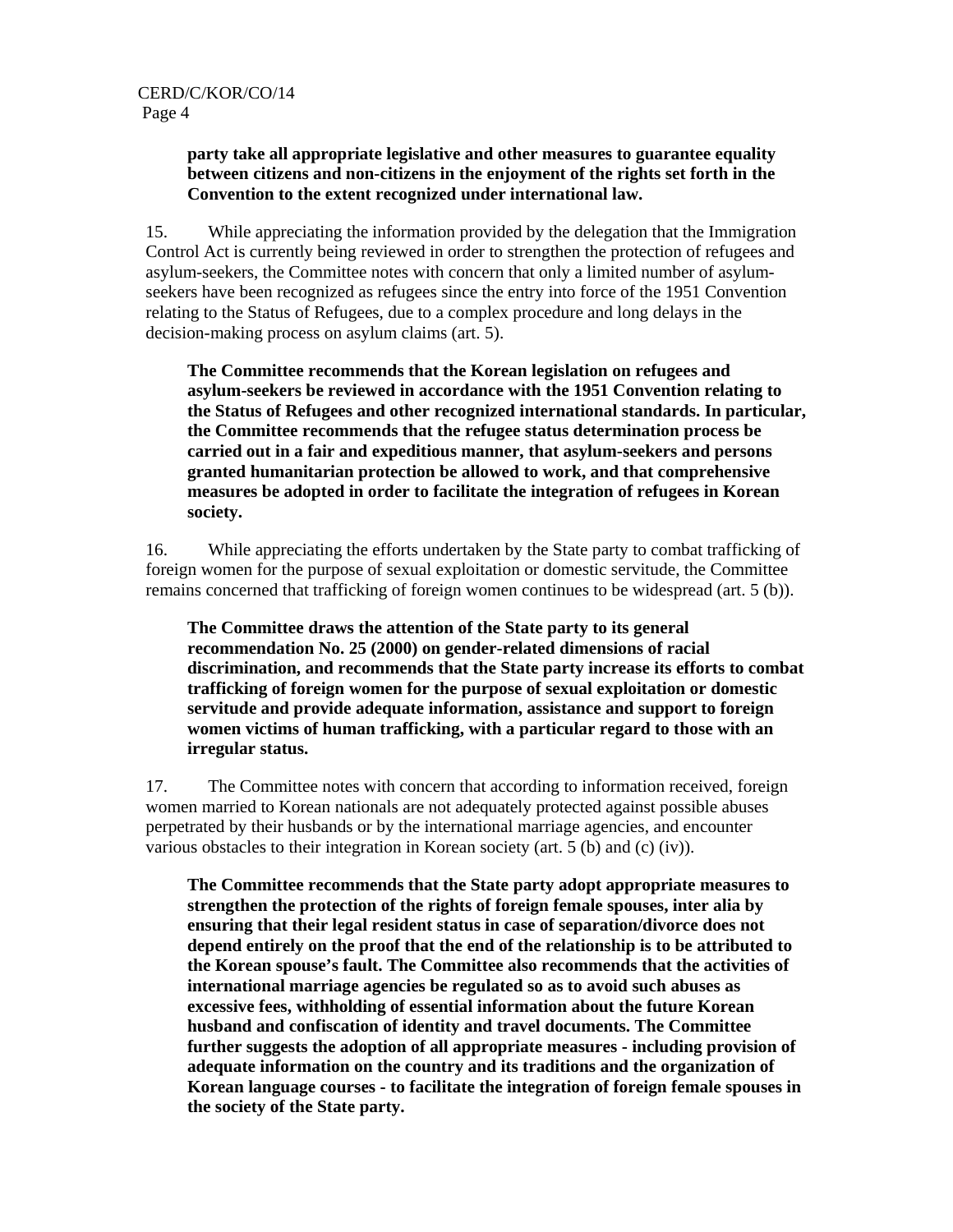18. The Committee remains concerned that migrant workers can only be granted non-renewable, three-year contracts, and face severe restrictions to their job mobility as well as discriminatory treatment and abuses in the workplace, such as longer working hours, lower wages, unsafe or dangerous conditions of work and short length employment contracts (three years). The Committee is also concerned that migrant workers, in particular those with an irregular status, encounter obstacles in obtaining legal protection and redress in cases of discriminatory treatment at the workplace, unpaid or withheld wages, or injury or illnesses suffered as a result of industrial accidents (arts. 5 (e) and 6).

**The Committee recommends that the State party adopt adequate measures, including extension of the length of employment contracts, to ensure the effective enjoyment by migrant workers of their labour rights without any discrimination based on nationality.** 

**The Committee also recommends that the State party take effective measures in order to ensure the right of all migrant workers, regardless of their status, to obtain effective protection and remedies in case of violation of their human rights by their employer. The Committee requests the State party to include in the next periodic report detailed information on the measures adopted to ensure the equal and effective enjoyment by all migrant workers of their rights under articles 5 (e) and 6 of the Convention.** 

19. While welcoming the information provided by the delegation on the number of complaints relating to racial discrimination considered by the National Human Rights Commission of Korea, the Committee regrets that the State party has not submitted sufficient information regarding the nature and outcome of these cases (art. 6).

## **The Committee requests that the State party provide detailed updated information on the number, nature and outcome of complaints relating to racial discrimination considered by the National Human Rights Commission of Korea pursuant to article 30 (1) of the National Human Rights Commission Act.**

20. The Committee notes with concern that existing criminal law provisions that may be used to punish acts of racial discrimination, such as articles 307 and 309 concerning defamation or article 311 on libel, have never been invoked in national courts. The Committee also notes that although the Convention forms part of the domestic law and is directly applicable in the courts of the State party, there are no court decisions which contain references to or confirm the direct applicability of its provisions (arts. 6 and 7).

**The Committee reminds the State party that the absence of complaints may be an indication of the absence of relevant specific legislation, of a lack of awareness of the availability of legal remedies, or of insufficient will on the part of the authorities to prosecute. In this regard, the Committee recommends that the State party provide specific training for those working within the criminal justice system, including police officers, lawyers, prosecutors and judges, on the mechanisms and procedures provided for in national legislation in the field of racism and discrimination. The Committee further recommends that the State party organize information campaigns and education programmes on the Convention and its provisions.**